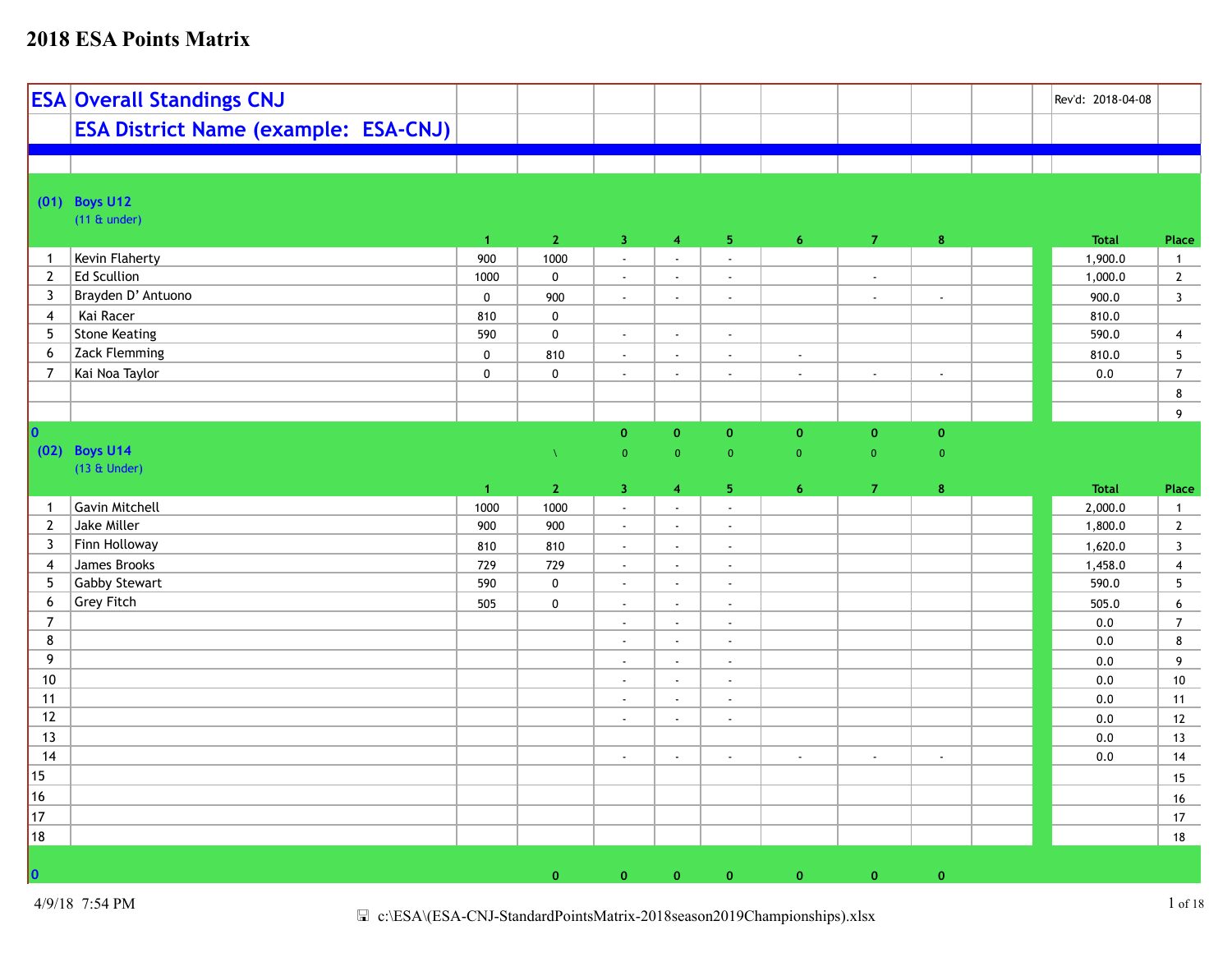|                         | (03) Boys U16         |                | $\pmb{0}$          | $\overline{0}$          | $\overline{0}$          | $\overline{0}$ | $\overline{0}$ | $\overline{0}$ | $\mathbf 0$    |              |                         |
|-------------------------|-----------------------|----------------|--------------------|-------------------------|-------------------------|----------------|----------------|----------------|----------------|--------------|-------------------------|
|                         | $(15 \&$ Under)       |                |                    |                         |                         |                |                |                |                |              |                         |
|                         |                       | 1 <sub>1</sub> | $\mathbf{2}$       | $\overline{3}$          | $\overline{\mathbf{4}}$ | 5 <sub>1</sub> | $\overline{6}$ | $\mathbf{7}$   | $\bf8$         | <b>Total</b> | Place                   |
| $\mathbf{1}$            | Gavin Mitchell        | 900            | 1000               |                         |                         |                |                |                |                | 1,900.0      | $\mathbf{1}$            |
| $\mathbf{2}$            | Finn Holloway         | 1000           | 540                |                         |                         |                |                |                |                | 1,540.0      | $\mathbf{2}$            |
| $\overline{3}$          | PJ Niethe             | 590            | 900                |                         |                         |                |                |                |                | 1,490.0      | $\overline{3}$          |
| $\overline{4}$          | Declan Fitzgarld      | 656            | 810                |                         |                         |                |                |                |                | 1,466.0      | $\overline{4}$          |
| -5                      | Luke Staloff          | 729            | 729                |                         |                         |                |                |                |                | 1,458.0      | $\overline{5}$          |
| 6                       | Jake Miller           | 810            | 531                |                         |                         |                |                |                |                | 1,341.0      | $\boldsymbol{6}$        |
| $\overline{7}$          | Brayden Taylor        | 478            | 656                |                         |                         |                |                |                |                | 1,134.0      | $\overline{7}$          |
| 8                       | James Brooks          | 349            | 478                |                         |                         |                |                |                |                | 827.0        | 8                       |
| 9                       | Dane Casey            | 349            | 387                |                         |                         |                |                |                |                | 736.0        |                         |
| 10                      | <b>Garrett Devine</b> | 314            | 387                |                         |                         |                |                |                |                | 701.0        |                         |
| 11                      | Ryan Winn             | 314            | 349                |                         |                         |                |                |                |                | 663.0        |                         |
| 12                      | Henry Hall            | 531            | $\pmb{0}$          |                         |                         |                |                |                |                | 531.0        | $\overline{9}$          |
| 13                      | Dean Randazzo Jr      | 430            | $\pmb{0}$          |                         |                         |                |                |                |                | 430.0        | $10$                    |
| 14                      | Seamus Waltsak        | $\pmb{0}$      | 430                |                         |                         |                |                |                |                | 430.0        | 10                      |
| 15                      | Emmett Auch           | 387            | $\pmb{0}$          |                         |                         |                |                |                |                | 387.0        | 11                      |
|                         |                       |                | $\pmb{0}$          |                         |                         |                |                |                |                | $0.0\,$      | 11                      |
|                         |                       |                |                    | $\sim$                  | $\sim$                  | $\mathbf{r}$   | $\blacksquare$ | ÷,             | $\mathbf{r}$   | 0.0          | 12                      |
|                         |                       |                |                    |                         |                         |                |                |                |                |              |                         |
|                         |                       |                |                    |                         |                         |                |                |                |                |              |                         |
|                         |                       |                |                    |                         |                         |                |                |                |                |              |                         |
|                         |                       |                |                    |                         |                         |                |                |                |                |              |                         |
|                         |                       |                |                    |                         |                         |                |                |                |                |              |                         |
|                         |                       |                |                    |                         |                         |                |                |                |                |              |                         |
| $\overline{\mathbf{0}}$ |                       |                | $\pmb{\mathsf{o}}$ | $\mathbf 0$             | $\mathbf{0}$            | $\mathbf 0$    | $\pmb{0}$      | $\mathbf 0$    | $\mathbf 0$    |              |                         |
|                         | (04) Junior Men U18   | $\overline{0}$ | $\overline{0}$     | $\overline{0}$          | $\overline{0}$          | $\overline{0}$ | $\overline{0}$ | $\overline{0}$ | $\overline{0}$ |              |                         |
|                         | $(17 \&$ Under)       |                |                    |                         |                         |                |                |                |                |              |                         |
|                         |                       | $\mathbf{1}$   | $\mathbf{2}$       | $\overline{\mathbf{3}}$ | $\overline{4}$          | 5 <sub>1</sub> | 6 <sup>1</sup> | $\mathbf{7}$   | $\bf8$         | <b>Total</b> | Place                   |
| $\mathbf{1}$            | Ryan Tracy            | 1000           | 1000               |                         |                         |                |                |                |                | 1,000.0      | $\overline{1}$          |
| $\overline{2}$          | Ryan Winn             | 810            | 729                |                         |                         |                |                |                |                | 1,539.0      | $\mathbf{2}$            |
| $\overline{2}$          | Luke Staloff          | 729            | 810                |                         |                         |                |                |                |                | 1,539.0      | $\overline{\mathbf{3}}$ |
| $\overline{3}$          | Shane Giaimo          | 387            | 900                |                         |                         |                |                |                |                | 1,287.0      | $\overline{4}$          |
| $\overline{4}$          | PJ Niethe             | 656            | 505                |                         |                         |                |                |                |                | 1,161.0      | 5                       |
| 5                       | Dane Casey            | 656            | 454                |                         |                         |                |                |                |                | 1,110.0      | 6                       |
| 6                       | Jesse Hulsart         | 478            | 590                |                         |                         |                |                |                |                | 1,068.0      |                         |
| $\overline{7}$          | Evan Schuett          |                |                    |                         |                         |                |                |                |                |              |                         |
|                         |                       | 505            | 478                |                         |                         |                |                |                |                | 983.0        | $7\overline{ }$         |
| 8                       | Chris Jordan          | 314            | 656                |                         |                         |                |                |                |                | 970.0        |                         |
| 9                       | Pat Fed               | 531            | 409                |                         |                         |                |                |                |                | 940.0        |                         |
| $10\,$                  | Nicolas Gardella      | 900            | $\pmb{0}$          |                         |                         |                |                |                |                | 900.0        | 8                       |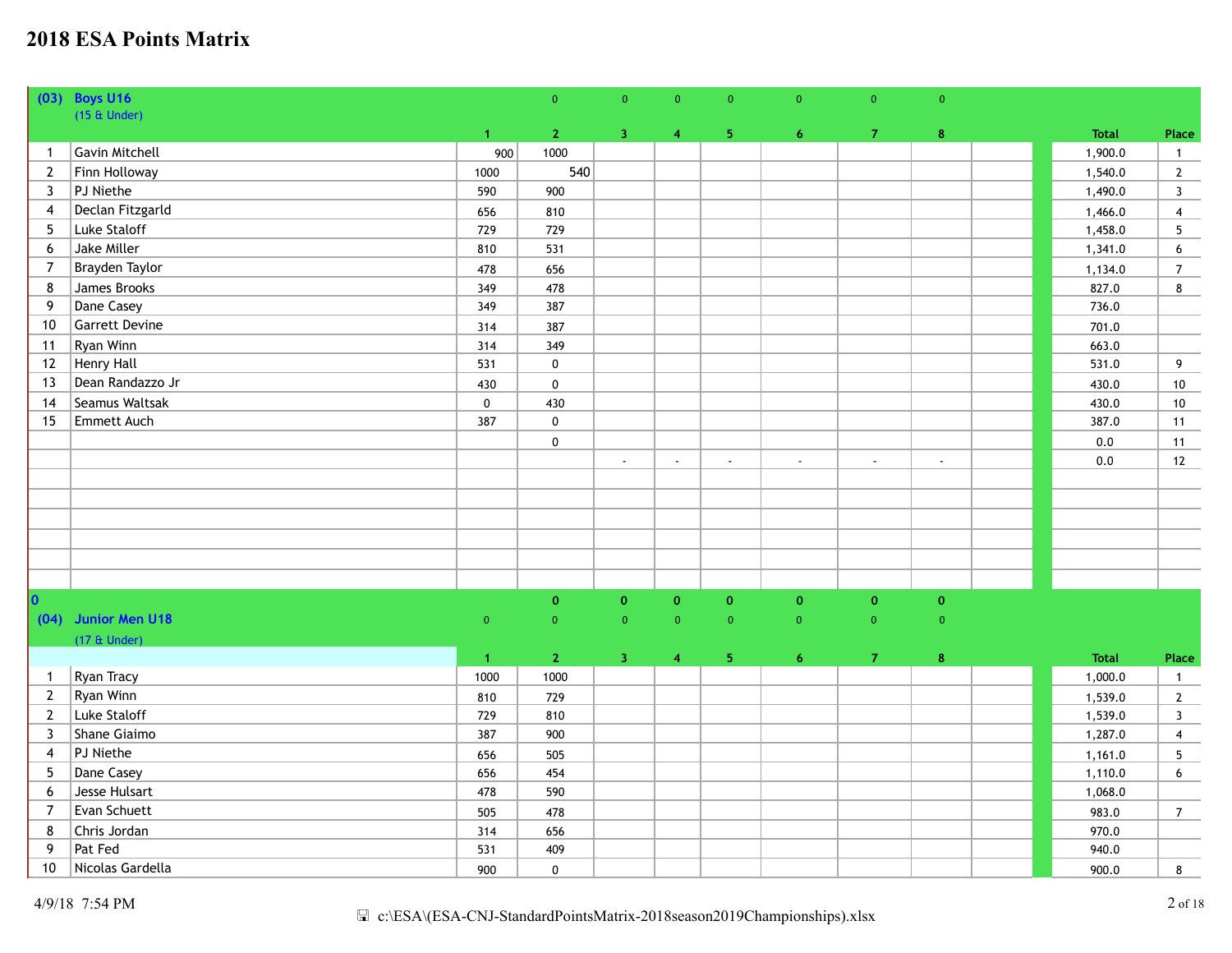| 11                                                  | Brayden Taylor        | 387                  | 454                         |                         |                         |                             |                           |                |                           | 841.0              | $10\,$         |
|-----------------------------------------------------|-----------------------|----------------------|-----------------------------|-------------------------|-------------------------|-----------------------------|---------------------------|----------------|---------------------------|--------------------|----------------|
| 12                                                  | <b>Mathew Weist</b>   | 590                  | $\pmb{0}$                   |                         |                         |                             |                           |                |                           | 590.0              | 10             |
| 13                                                  | James Fogarty         | 478                  | $\pmb{0}$                   | $\omega$                | $\mathbf{r}$            | $\omega$                    |                           |                |                           | 478.0              | 10             |
| 14                                                  | Dean Randazzo Jr      | 387                  | $\pmb{0}$                   | $\sim$                  | $\mathcal{L}$           | $\mathcal{L}^{\mathcal{L}}$ | $\mathcal{L}$             | $\mathcal{L}$  | $\mathbb{Z}^+$            | 387.0              | 11             |
| $ 15\rangle$                                        | Declan Fitzgarld      | 314                  | $\pmb{0}$                   |                         |                         |                             |                           |                |                           | 314.0              | 11             |
|                                                     |                       |                      |                             |                         |                         |                             |                           |                |                           |                    | 12             |
|                                                     |                       |                      |                             |                         |                         |                             |                           |                |                           |                    |                |
| $\vert$ o $\vert$                                   |                       | $\pmb{0}$            | $\pmb{0}$                   | $\pmb{0}$               | $\mathbf 0$             | $\mathbf 0$                 | $\mathbf 0$               | $\mathbf 0$    | $\mathbf 0$               |                    |                |
|                                                     | $(05)$ Push In        | $\mathbf 0$          | $\mathbf 0$                 | $\overline{0}$          | $\overline{0}$          | $\pmb{0}$                   | $\overline{0}$            | $\mathbf{0}$   | $\overline{0}$            |                    |                |
|                                                     |                       |                      |                             |                         |                         |                             |                           |                |                           |                    |                |
|                                                     |                       | $\overline{1}$       | $\mathbf{2}$                | 3 <sub>1</sub>          | $\overline{4}$          | $\sqrt{5}$                  | $\overline{6}$            | $\mathbf{7}$   | $\bf 8$                   | <b>Total</b>       | Place          |
| $\mathbf{1}$                                        | Brayden D' Antuono    | 1000                 |                             | $\omega$                | $\mathbf{r}$            | $\omega$                    | $\mathbb{Z}^{\mathbb{Z}}$ | ÷,             | $\mathbb{Z}^{\mathbb{Z}}$ | 1,000.0            | $\mathbf{1}$   |
| $\overline{1}$                                      | Kai Racer             | 1000                 | $\mathcal{L}_{\mathcal{A}}$ | $\mathbb{Z}^+$          | $\mathbb{Z}^2$          | $\sim$                      | $\blacksquare$            | $\blacksquare$ | $\sim$                    | 100.0              | $\overline{1}$ |
| $\mathsf{L}% _{\mathbb{Z}}\left( \mathbb{Z}\right)$ | Kevin Flaherty        | 1000                 |                             |                         |                         |                             |                           |                |                           | 1,000.0            | $\overline{1}$ |
|                                                     |                       |                      |                             |                         |                         |                             |                           |                |                           | 1,000.0            | $\overline{1}$ |
| $ 0\rangle$                                         |                       | $\mathbf 0$          | $\mathbf{o}$                | $\mathbf{0}$            | $\mathbf{o}$            | $\mathbf{0}$                | $\mathbf{o}$              | $\mathbf{o}$   | $\mathbf 0$               |                    |                |
|                                                     | (06) Masters          | $\overline{0}$       | $\pmb{0}$                   | $\pmb{0}$               | $\mathbf 0$             | $\overline{0}$              | $\pmb{0}$                 | $\mathbf{0}^-$ | $\mathbf 0$               |                    |                |
|                                                     | $(30-39)$             |                      |                             |                         |                         |                             |                           |                |                           |                    |                |
|                                                     |                       | $\mathbf{1}$         | $\mathbf{2}$                | $\overline{\mathbf{3}}$ | $\overline{4}$          | $\sqrt{5}$                  | $\overline{6}$            | $\mathbf{7}$   | $\bf 8$                   | <b>Total</b>       | Place          |
| $\mathbf{1}$                                        | Christopher D'Antuono | 1000 810             |                             |                         |                         |                             |                           |                |                           | 1,810.0            | $\mathbf{1}$   |
|                                                     |                       |                      |                             |                         |                         |                             |                           |                |                           | $0.0\,$            |                |
|                                                     |                       |                      |                             |                         |                         |                             |                           |                |                           | $0.0\,$            |                |
|                                                     |                       |                      |                             |                         |                         |                             |                           |                |                           |                    |                |
|                                                     |                       |                      |                             |                         |                         |                             |                           |                |                           |                    |                |
| $ 0\rangle$                                         |                       | $\pmb{0}$            | $\pmb{0}$                   | $\pmb{0}$               | $\mathbf 0$             | $\mathbf 0$                 | $\pmb{0}$                 | $\pmb{0}$      | $\mathbf 0$               |                    |                |
| (07)                                                | <b>Senior Men</b>     | $\overline{0}$       | $\pmb{0}$                   | $\mathbf 0$             | $\overline{0}$          | $\overline{0}$              | $\pmb{0}$                 | $\pmb{0}$      | $\mathbf 0$               |                    |                |
|                                                     | $(40-49)$             |                      |                             |                         |                         |                             |                           |                |                           |                    |                |
|                                                     |                       | $\blacktriangleleft$ | $\mathbf{2}$                | $\overline{3}$          | $\overline{4}$          | ${\bf 5}$                   | $\overline{6}$            | $\overline{7}$ | $\bf8$                    | <b>Total</b>       | Place          |
| $\mathbf{1}$                                        | Jason Mitchell        | 1000                 | 1000                        |                         |                         |                             |                           |                |                           | 2,000.0            |                |
| $\overline{2}$                                      | Mike Jordan           | 1000                 | 729                         |                         |                         |                             |                           |                |                           | 1,729.0            |                |
| 3                                                   | Jeremiah Hulsart      | 1000                 | 590                         |                         |                         |                             |                           |                |                           | 1,590.0            |                |
| $\overline{4}$                                      | Tim Fitch             | 1000                 | $\boldsymbol{0}$            |                         |                         |                             |                           |                |                           |                    |                |
| $\overline{4}$                                      | Keith Chiffon         | 1000                 | $\pmb{0}$                   |                         |                         |                             |                           |                |                           | 1,000.0<br>1,000.0 |                |
|                                                     |                       |                      |                             |                         |                         |                             |                           |                |                           |                    |                |
|                                                     |                       |                      |                             |                         |                         |                             |                           |                |                           | $0.0\,$            |                |
|                                                     |                       |                      |                             |                         |                         |                             |                           |                |                           | $0.0\,$            |                |
|                                                     |                       |                      |                             |                         |                         |                             |                           |                |                           |                    |                |
|                                                     |                       |                      |                             |                         |                         |                             |                           |                |                           |                    |                |
| $ 0\rangle$                                         |                       | $\mathbf 0$          | $\mathbf{o}$                | $\pmb{0}$               | $\mathbf{0}$            | $\mathbf{0}$                | $\mathbf 0$               | $\mathbf 0$    | $\mathbf 0$               |                    |                |
|                                                     | (08) Legends          | $\mathbf{0}$         | $\mathbf{0}$                | $\pmb{0}$               | $\overline{0}$          | $\overline{0}$              | $\mathbf 0$               | $\overline{0}$ | $\overline{0}$            |                    |                |
|                                                     | (50 & Over)           |                      |                             |                         |                         |                             |                           |                |                           |                    |                |
|                                                     |                       | $\blacktriangleleft$ | $\mathbf{2}$                | $\overline{\mathbf{3}}$ | $\overline{\mathbf{4}}$ | ${\bf 5}$                   | $\overline{6}$            | $\mathbf{7}$   | $\bf 8$                   | <b>Total</b>       | Place          |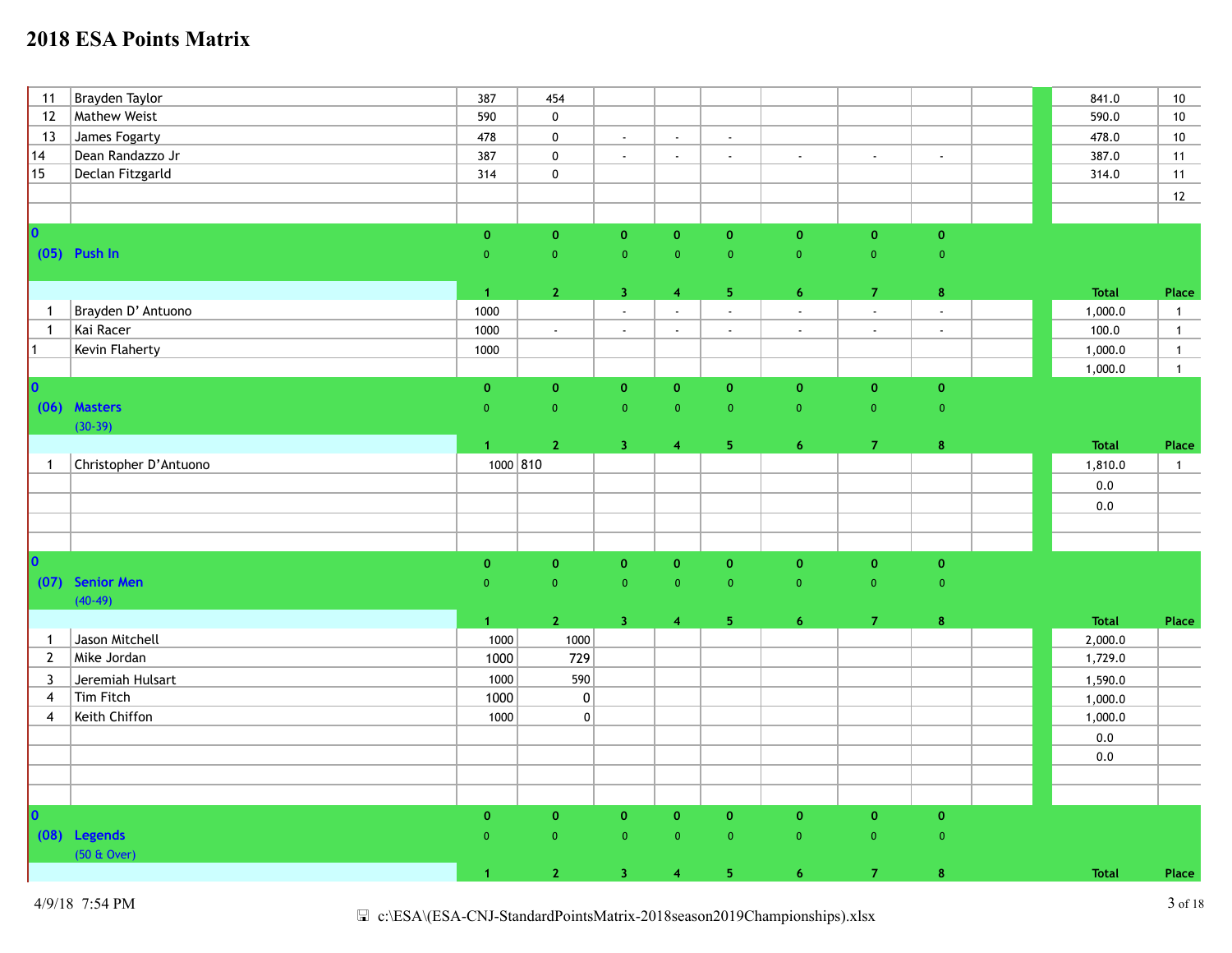| $\vert$ 1                                               | Jack Murphy         | 1000                 | $\pmb{0}$      |                         |                |                |                    |                         |                     | 1,000.0 | $\mathbf{1}$            |
|---------------------------------------------------------|---------------------|----------------------|----------------|-------------------------|----------------|----------------|--------------------|-------------------------|---------------------|---------|-------------------------|
|                                                         |                     |                      |                |                         |                |                |                    |                         |                     | $0.0\,$ |                         |
|                                                         |                     |                      |                |                         |                |                |                    |                         |                     |         |                         |
|                                                         |                     |                      |                |                         |                |                |                    |                         |                     |         |                         |
| $\vert$ 0                                               |                     | $\mathbf{0}$         | $\mathbf{o}$   | $\mathbf{0}$            | $\mathbf{o}$   | $\mathbf{O}$   | $\mathbf{0}$       | $\mathbf 0$             | $\mathbf{O}^{\top}$ |         |                         |
|                                                         | (09) Grand Legends  | $\overline{0}$       | $\mathbf{0}$   | $\overline{0}$          | $\pmb{0}$      | $\overline{0}$ | $\overline{0}$     | $\overline{\mathbf{0}}$ | $\pmb{0}$           |         |                         |
|                                                         | (M/F 60 & Over)     |                      |                |                         |                |                |                    |                         |                     |         |                         |
|                                                         |                     | $\mathbf{1}$         | $\mathbf{2}$   | $\overline{\mathbf{3}}$ | $\overline{4}$ | 5 <sub>1</sub> | 6 <sup>1</sup>     | $\mathbf{7}$            | $\pmb{8}$           | Total   | Place                   |
| $\mathbf{1}$                                            | Gary Finnegan       | 1000                 | $\pmb{0}$      |                         |                |                |                    |                         |                     | 1,000.0 |                         |
| $\mathbf{1}$                                            | <b>Bobby Howell</b> | 1000                 | $\pmb{0}$      |                         |                |                |                    |                         |                     | 1,000.0 |                         |
|                                                         |                     |                      |                |                         |                |                |                    |                         |                     | 0.0     |                         |
|                                                         |                     |                      |                |                         |                |                |                    |                         |                     | $0.0\,$ |                         |
|                                                         |                     |                      |                |                         |                |                |                    |                         |                     | 0.0     |                         |
|                                                         |                     |                      |                |                         |                |                |                    |                         |                     | $0.0\,$ |                         |
|                                                         |                     |                      |                |                         |                |                |                    |                         |                     |         |                         |
|                                                         |                     |                      |                |                         |                |                |                    |                         |                     |         |                         |
|                                                         |                     |                      |                |                         |                |                |                    |                         |                     |         |                         |
|                                                         |                     |                      |                |                         |                |                |                    |                         |                     |         |                         |
| 0                                                       |                     | $\mathbf 0$          | $\mathbf 0$    | $\mathbf 0$             | $\mathbf 0$    | $\pmb{0}$      | $\pmb{\mathsf{o}}$ | $\pmb{\mathsf{o}}$      | $\pmb{0}$           |         |                         |
|                                                         | (10) Girls U12      | $\overline{0}$       | $\pmb{0}$      | $\mathbf 0$             | $\mathbf{0}$   | $\overline{0}$ | $\mathbf 0$        | $\pmb{0}$               | $\overline{0}$      |         |                         |
|                                                         | $(11 \& Under)$     |                      |                |                         |                |                |                    |                         |                     |         |                         |
|                                                         |                     |                      |                |                         |                |                |                    |                         |                     |         |                         |
|                                                         |                     | $\blacktriangleleft$ | $\mathbf{2}$   | $\overline{\mathbf{3}}$ | $\overline{4}$ | 5 <sub>1</sub> | $\overline{6}$     | $\mathbf{7}$            | $\bf8$              | Total   | Place                   |
| $\mathbf{1}$                                            | Keira Soleou        | 1000                 | $\pmb{0}$      |                         |                |                |                    |                         |                     | 1,000.0 | $\overline{1}$          |
| $\overline{2}$                                          | Preslia Marotta     | 900                  | $\pmb{0}$      |                         |                |                |                    |                         |                     | 900.0   | $\overline{2}$          |
| 3                                                       | Julia Stewart       | 810                  | $\mathbf 0$    |                         |                |                |                    |                         |                     | 810.0   | $\overline{\mathbf{3}}$ |
|                                                         |                     |                      |                |                         |                |                |                    |                         |                     |         |                         |
|                                                         |                     |                      |                |                         |                |                |                    |                         |                     |         |                         |
|                                                         |                     |                      |                |                         |                |                |                    |                         |                     |         |                         |
|                                                         |                     |                      |                |                         |                |                |                    |                         |                     |         |                         |
| $ 0\rangle$                                             |                     | $\pmb{0}$            | $\mathbf{0}$   | $\mathbf{0}$            | $\mathbf{O}$   | $\mathbf{O}$   | $\mathbf 0$        | $\mathbf 0$             | $\mathbf{0}$        |         |                         |
|                                                         | $(11)$ Girls U14    | $\overline{0}$       | $\pmb{0}$      | $\pmb{0}$               | $\overline{0}$ | $\overline{0}$ | $\mathbf 0$        | $\pmb{0}$               | $\overline{0}$      |         |                         |
|                                                         | $(13 \&$ Under)     |                      |                |                         |                |                |                    |                         |                     |         |                         |
|                                                         |                     | $\blacktriangleleft$ | $\overline{2}$ | 3 <sup>7</sup>          | $\overline{4}$ | 5 <sub>1</sub> | 6                  | $\mathbf{7}$            | $\bf{8}$            | Total   | Place                   |
| $\mathbf{1}$                                            | Seton Iglay         | 1000                 | 1000           |                         |                |                |                    |                         |                     | 2,000.0 | $\overline{1}$          |
| $\overline{2}$                                          | Mekena Taylor       | 900                  | 900            |                         |                |                |                    |                         |                     | 1,800.0 |                         |
| $\overline{2}$                                          | Amanda Flaherty     | 900                  | 810            |                         |                |                |                    |                         |                     | 1,710.0 | $\overline{2}$          |
| $\overline{3}$                                          | Marley Marrotta     | 810                  | 729            |                         |                |                |                    |                         |                     | 1,539.0 | $\mathbf{3}$            |
|                                                         | Preslia Marotta     | 729                  | 656            |                         |                |                |                    |                         |                     | 1,385.0 | $\overline{\mathbf{4}}$ |
| $\begin{array}{ c c }\n 4 \\  \hline\n 5\n \end{array}$ | Keira Soleou        | 656                  | 590            |                         |                |                |                    |                         |                     | 1,246.0 | $5\phantom{.0}$         |
|                                                         |                     |                      |                |                         |                |                |                    |                         |                     |         |                         |
|                                                         | 0<br>(12) Girls U16 | $\mathbf{0}$         | $\mathbf{0}$   | $\mathbf 0$             | $\mathbf{O}$   | $\mathbf{O}$   | $\mathbf 0$        | $\pmb{0}$               | $\pmb{0}$           |         |                         |

4/9/18 7:54 PM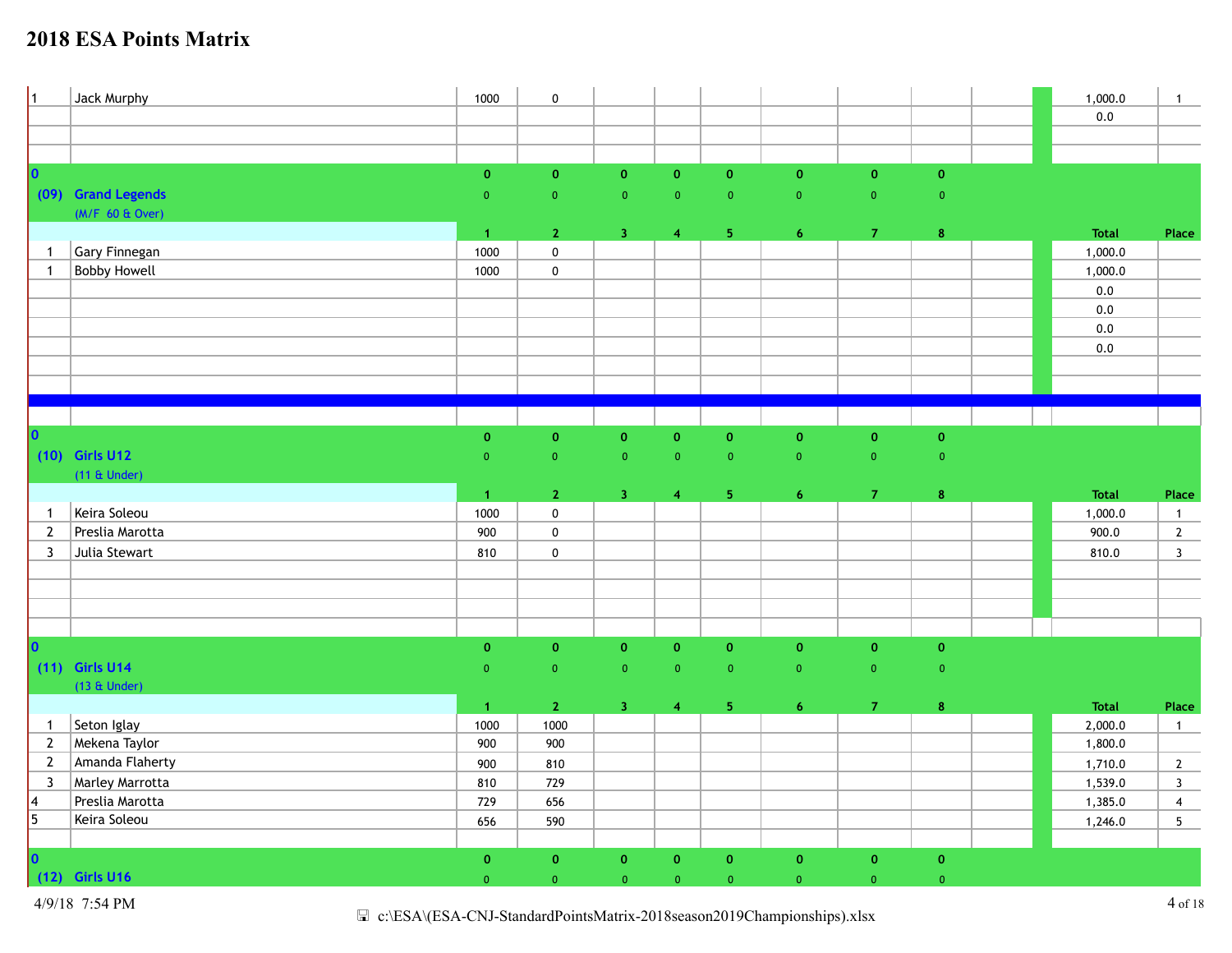|                | $(15 \&$ Under)                                |                             |                             |                             |                |                |                         |                |             |                |                 |
|----------------|------------------------------------------------|-----------------------------|-----------------------------|-----------------------------|----------------|----------------|-------------------------|----------------|-------------|----------------|-----------------|
|                |                                                | $\vert 1 \vert$             | $\mathbf{2}$                | 3 <sup>°</sup>              | $\overline{4}$ | 5 <sub>1</sub> | $\overline{6}$          | $\mathbf{7}$   | $\bf 8$     | <b>Total</b>   |                 |
| $\mathbf{1}$   | Seton Iglay                                    | 1000                        | 900                         |                             |                |                |                         |                |             | 1,900.0        | $\overline{1}$  |
| $\overline{2}$ | Ella Condon                                    | 810                         | 1000                        |                             |                |                |                         |                |             | 1,810.0        |                 |
| 3              | Amanda Flaherty                                | 900                         | 810                         |                             |                |                |                         |                |             | 1,710.0        | $\mathbf{2}$    |
| 4              | Olive Wheeler                                  | 729                         | 729                         |                             |                |                |                         |                |             | 1,458.0        | $\overline{4}$  |
| 5 <sup>5</sup> | Sky O'Keefe                                    | 656                         | 656                         |                             |                |                |                         |                |             | 1,312.0        | $5\phantom{.0}$ |
|                |                                                |                             |                             |                             |                |                |                         |                |             |                |                 |
|                |                                                | $\mathcal{L}^{\mathcal{L}}$ | $\mathcal{L}^{\mathcal{L}}$ | $\mathcal{L}^{\mathcal{L}}$ | $\mathbf{r}$   | $\mathbb{Z}^2$ | $\omega$                | $\omega$       | $\omega$    |                |                 |
|                |                                                |                             |                             |                             |                |                |                         |                |             |                |                 |
|                |                                                |                             |                             |                             |                |                |                         |                |             |                |                 |
| $ 0\rangle$    |                                                | $\pmb{\mathsf{o}}$          | $\pmb{0}$                   | $\pmb{0}$                   | $\mathbf 0$    | $\mathbf{0}$   | $\mathbf 0$             | $\pmb{0}$      | $\pmb{0}$   |                |                 |
|                | (13) Junior Women U18                          | $\overline{0}$              | $\mathbf{0}$                | $\pmb{0}$                   | $\mathbf{0}$   | $\pmb{0}$      | $\overline{0}$          | $\mathbf{0}$   | $\pmb{0}$   |                |                 |
|                | $(17 \& Under)$                                |                             |                             |                             |                |                |                         |                |             |                |                 |
|                |                                                | $\blacktriangleleft$        | 2 <sup>7</sup>              | $\overline{3}$              | $\overline{4}$ | 5 <sub>1</sub> | 6 <sup>1</sup>          | $\overline{7}$ | $\bf{8}$    | <b>Total</b>   | Place           |
| $\vert$ 1      | Audrey Iglay                                   | 1000                        | 1000                        |                             |                |                |                         |                |             | 2,000.0        | $\mathbf{1}$    |
|                | $2$ Carly Coble                                | 900                         | 900                         |                             |                |                |                         |                |             | 1,800.0        | $2^{\circ}$     |
| $\mathbf{3}$   | Ella Condon                                    | 656                         | 810                         |                             |                |                |                         |                |             | 1,466.0        |                 |
| $\overline{4}$ | Seton Iglay                                    | 729                         | 729                         |                             |                |                |                         |                |             | 1,458.0        |                 |
| 5              | Cat Sayne                                      | 810                         | $\pmb{0}$                   |                             |                |                |                         |                |             | 810.0          | $\mathbf{3}$    |
| 6              | Amanda Flaherty                                | $\pmb{0}$                   | 656                         |                             |                |                |                         |                |             | 656.0          |                 |
| $\overline{7}$ | Olive Wheeler                                  | 590                         | $\pmb{0}$                   |                             |                |                |                         |                |             | 590.0          | $6\phantom{.}6$ |
|                |                                                |                             |                             |                             |                |                |                         |                |             |                |                 |
|                |                                                |                             |                             |                             |                |                |                         |                |             |                |                 |
|                | 0<br>(14) Women                                | $\mathbf 0$                 | $\mathbf 0$                 | $\pmb{0}$                   | $\mathbf 0$    | $\mathbf 0$    | $\mathbf 0$             | $\mathbf{0}$   | $\mathbf 0$ |                |                 |
|                | $(18-34)$                                      | $\overline{0}$              | $\mathbf 0$                 | $\overline{0}$              | $\overline{0}$ | $\overline{0}$ | $\overline{0}$          | $\overline{0}$ | $\pmb{0}$   |                |                 |
|                |                                                |                             |                             |                             |                |                |                         |                |             |                |                 |
|                |                                                | $\blacktriangleleft$        | 2 <sub>1</sub>              | 3 <sub>1</sub>              | $\overline{4}$ | $\sqrt{5}$     | $\overline{6}$          | $\mathbf{7}$   | $\pmb{8}$   | <b>Total</b>   | Place           |
|                |                                                |                             |                             |                             |                |                |                         |                |             | $0.0\,$<br>0.0 |                 |
|                |                                                |                             |                             |                             |                |                |                         |                |             |                |                 |
|                |                                                |                             |                             |                             |                |                |                         |                |             | 0.0            |                 |
|                |                                                |                             |                             |                             |                |                |                         |                |             | $0.0\,$        |                 |
|                |                                                |                             |                             |                             |                |                |                         |                |             |                |                 |
|                |                                                |                             |                             |                             |                |                |                         |                |             |                |                 |
|                | $\begin{vmatrix} 0 \\ 15 \end{vmatrix}$ Ladies | $\mathbf 0$                 | $\mathbf{o}$                | $\pmb{0}$                   | $\mathbf{o}$   | $\mathbf 0$    | $\mathbf{o}$            | $\pmb{0}$      | $\pmb{0}$   |                |                 |
|                |                                                | $\overline{0}$              | $\mathbf 0$                 | $\overline{0}$              | $\overline{0}$ | $\overline{0}$ | $\overline{0}$          | $\overline{0}$ | $\pmb{0}$   |                |                 |
|                | $(35 \& Qver)$                                 |                             |                             |                             |                |                |                         |                |             | <b>Total</b>   |                 |
|                | Joanie Sapienza                                | $\mathbf{1}$                | $\mathbf{2}$                | $\overline{\mathbf{3}}$     | $\overline{4}$ | 5 <sub>1</sub> | $\overline{\mathbf{6}}$ | $\mathbf{7}$   | $\pmb{8}$   |                | Place           |
| $\mathbf{1}$   |                                                | 1000                        | $\pmb{0}$                   |                             |                |                |                         |                |             | 1,000.0        | $\mathbf 1$     |
|                |                                                |                             |                             |                             |                |                |                         |                |             | $0.0\,$        |                 |
|                |                                                |                             |                             |                             |                |                |                         |                |             | $0.0\,$        |                 |
|                |                                                |                             |                             |                             |                |                |                         |                |             |                |                 |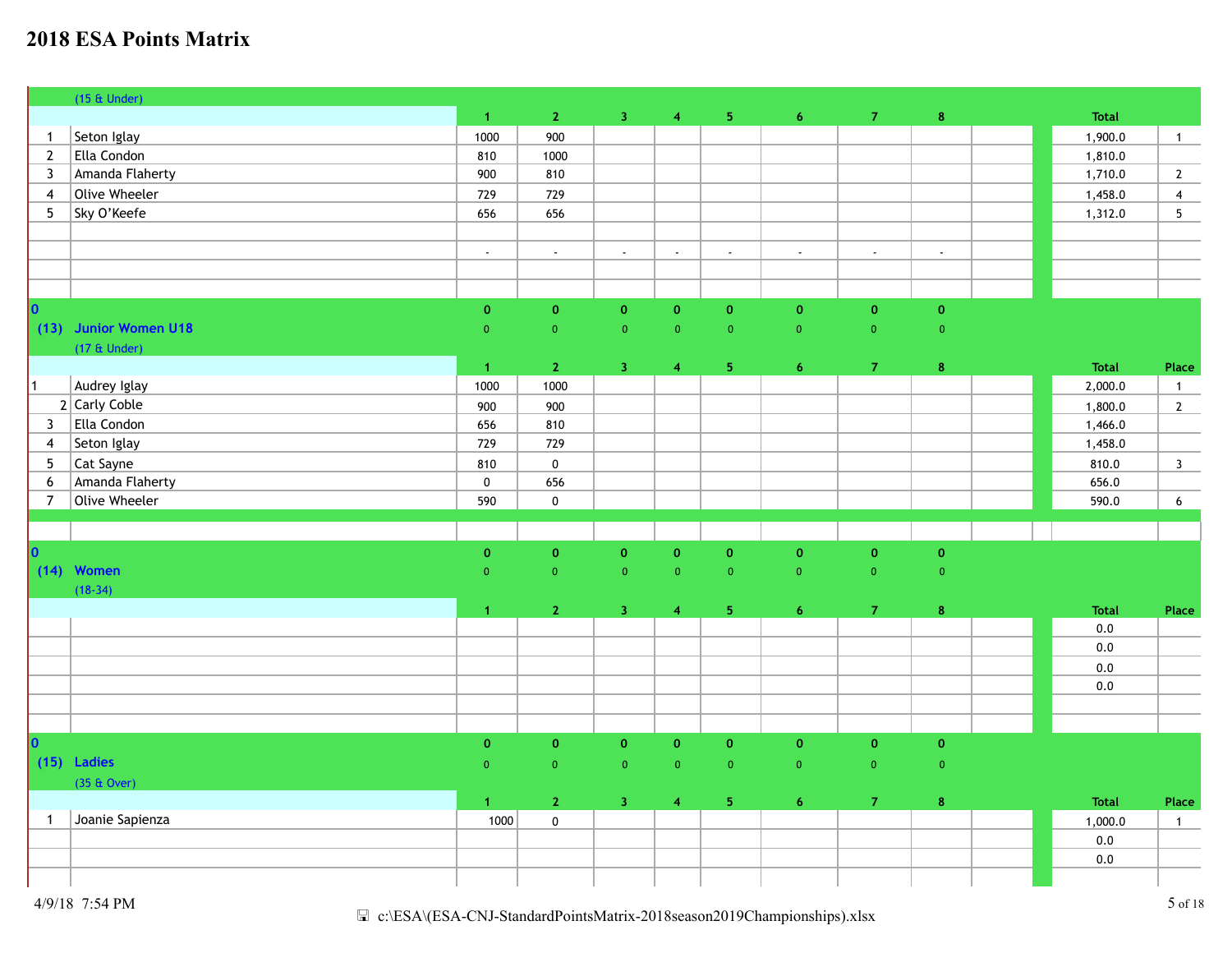| $\overline{\mathbf{0}}$ |                             | $\mathbf{0}$         | $\mathbf{0}$       | $\mathbf{O}$              | $\mathbf{O}$       | $\mathbf{0}$   | $\mathbf{0}$   | $\mathbf 0$    | $\mathbf 0$    |              |                 |
|-------------------------|-----------------------------|----------------------|--------------------|---------------------------|--------------------|----------------|----------------|----------------|----------------|--------------|-----------------|
|                         | (16) Menehune Longboard U14 | $\overline{0}$       | $\overline{0}$     | $\overline{0}$            | $\overline{0}$     | $\overline{0}$ | $\overline{0}$ | $\overline{0}$ | $\overline{0}$ |              |                 |
|                         | $(M/F 13 \& Under)$         |                      |                    |                           |                    |                |                |                |                |              |                 |
|                         |                             | 1 <sup>1</sup>       | $\mathbf{2}$       | $\overline{3}$            | $\overline{4}$     | 5 <sub>1</sub> | 6 <sup>1</sup> | $\mathbf{7}$   | $\bf 8$        | <b>Total</b> | Place           |
| $\mathbf{1}$            | Gavin Mitchell              | 1000                 | 1000               |                           |                    |                |                |                |                | 2,000.0      | $\overline{1}$  |
| $\overline{2}$          | Jake Miller                 | 900                  | 900                |                           |                    |                |                |                |                | 1,800.0      | $2^{\circ}$     |
| 3                       | <b>Gabby Stewart</b>        | 810                  | $\pmb{0}$          |                           |                    |                |                |                |                | 810.0        | $\mathbf{3}$    |
| 3                       | Mekena Taylor               | $\mathbf 0$          | 810                |                           |                    |                |                |                |                | 810.0        | $\overline{4}$  |
| 4                       | <b>Marly Fender</b>         | 0                    | 729                |                           |                    |                |                |                |                |              |                 |
| 4                       | Jackson O' Keefe            | 729                  | $\pmb{0}$          |                           |                    |                |                |                |                |              |                 |
|                         |                             |                      |                    | $\mathbb{Z}^{\mathbb{Z}}$ | $\mathbb{Z}^2$     | $\sim$         | $\mathbb{Z}$   | $\mathcal{L}$  | $\omega$       |              |                 |
|                         |                             |                      |                    |                           |                    |                |                |                |                |              |                 |
|                         |                             |                      |                    |                           |                    |                |                |                |                |              |                 |
| $ 0\rangle$             |                             | $\mathbf{O}$         | $\pmb{\mathsf{o}}$ | $\mathbf{0}$              | $\pmb{\mathsf{o}}$ | $\mathbf{0}$   | $\mathbf 0$    | $\mathbf{o}$   | $\mathbf 0$    |              |                 |
|                         | (17) Junior Longboard U18   | $\overline{0}$       | $\overline{0}$     | $\overline{0}$            | $\mathbf{0}$       | $\overline{0}$ | $\overline{0}$ | $\overline{0}$ | $\overline{0}$ |              |                 |
|                         | $(17 \& Under)$             |                      |                    |                           |                    |                |                |                |                |              |                 |
|                         |                             | $\blacktriangleleft$ | $\mathbf{2}$       | $\overline{3}$            | $\overline{4}$     | 5 <sub>1</sub> | $\overline{6}$ | $\overline{7}$ | $\bf8$         | <b>Total</b> | Place           |
| $\mathbf{1}$            | Jake Miller                 | 1000                 | 900                |                           |                    |                |                |                |                | 1,900.0      | $\overline{1}$  |
| $\overline{2}$          | Shane Devine                | 729                  | 1000               |                           |                    |                |                |                |                | 1,729.0      | $\mathbf{2}$    |
| $\mathbf{3}$            | Luke Staloff                | 900                  | 729                |                           |                    |                |                |                |                | 1,629.0      | $\mathbf{3}$    |
| 4                       | Dane Casey                  | 590                  | 810                |                           |                    |                |                |                |                | 1,400.0      | $\overline{4}$  |
| 4                       | <b>Garrett Devine</b>       | 810                  | 590                |                           |                    |                |                |                |                | 1,400.0      | $5\phantom{.0}$ |
| 5                       | Brayden Taylor              | 531                  | 531                |                           |                    |                |                |                |                | 1,062.0      |                 |
| 6                       | James Fogarty               | 656                  | $\pmb{0}$          |                           |                    |                |                |                |                | 656.0        | 6               |
|                         |                             |                      |                    |                           |                    |                |                |                |                |              |                 |
|                         |                             |                      |                    |                           |                    |                |                |                |                |              |                 |
|                         |                             |                      |                    |                           |                    |                |                |                |                |              |                 |
|                         |                             |                      |                    |                           |                    |                |                |                |                |              |                 |
|                         |                             |                      |                    |                           |                    |                |                |                |                |              |                 |
| $\overline{\mathbf{0}}$ |                             | $\pmb{0}$            | $\mathbf 0$        | $\mathbf{O}$              | $\mathbf{0}$       | $\mathbf{0}$   | $\mathbf{0}$   | $\mathbf{O}$   | $\mathbf 0$    |              |                 |
|                         | (18) U18 JR Womens LB       | $\overline{0}$       | $\overline{0}$     | $\overline{0}$            | $\overline{0}$     | $\overline{0}$ | $\overline{0}$ | $\overline{0}$ | $\overline{0}$ |              |                 |
|                         |                             |                      |                    |                           |                    |                |                |                |                |              |                 |
|                         |                             | $\blacktriangleleft$ | $\mathbf 2$        | $\overline{3}$            | $\overline{4}$     | 5 <sub>1</sub> | $\epsilon$     | $\mathbf{7}$   | $\bf8$         | <b>Total</b> | Place           |
| $\mathbf{1}$            | Seton Iglay                 | 900                  | 900                |                           |                    |                |                |                |                | 1,800.0      | $\overline{1}$  |
| $\overline{2}$          | Ella Condon                 | 729                  | 1000               |                           |                    |                |                |                |                | 1,729.0      | $\mathbf{2}$    |
| $ 3\rangle$             | Audrey Iglay                | 1000                 | $\pmb{0}$          |                           |                    |                |                |                |                | 1,000.0      | $\mathbf{3}$    |
| $\vert 4 \vert$         | Cat Sayne                   | 810                  | $\pmb{0}$          |                           |                    |                |                |                |                | 810.0        | $\overline{4}$  |
| $\overline{\mathbf{5}}$ | Marley Marrotta             | 656                  | $\pmb{0}$          |                           |                    |                |                |                |                | 656.0        | $5\overline{)}$ |
| $\overline{\mathbf{0}}$ |                             | $\mathbf{0}$         | $\mathbf 0$        | $\mathbf 0$               | $\mathbf 0$        | $\mathbf{0}$   | $\pmb{0}$      | $\mathbf 0$    | $\mathbf 0$    |              |                 |
|                         | <b>Open Longboard</b>       | $\overline{0}$       | $\overline{0}$     | $\overline{0}$            | $\overline{0}$     | $\overline{0}$ | $\overline{0}$ | $\overline{0}$ | $\mathbf 0$    |              |                 |
|                         |                             |                      |                    |                           |                    |                |                |                |                |              |                 |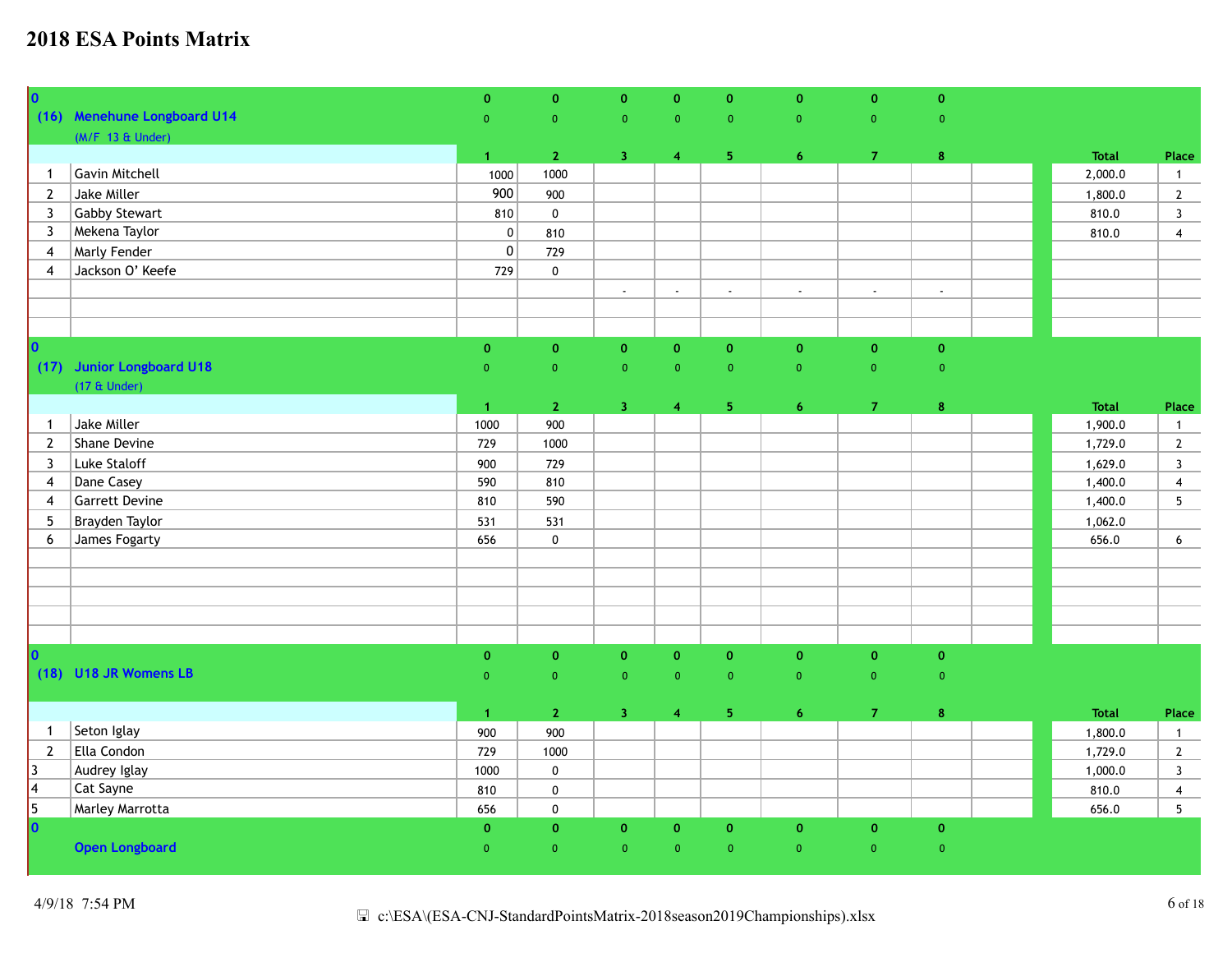|                     |                                  | $\mathbf{1}$         | $\overline{2}$     | 3 <sup>°</sup> | $\overline{\mathbf{4}}$ | 5 <sub>1</sub> | 6 <sup>1</sup> | $\mathbf{7}$   | $\bf8$         | <b>Total</b> | Place                   |
|---------------------|----------------------------------|----------------------|--------------------|----------------|-------------------------|----------------|----------------|----------------|----------------|--------------|-------------------------|
| $\mathbf{1}$        | Shane Devine                     | 1000                 | 1000               |                |                         |                |                |                |                | 2,000.0      | $\mathbf{1}$            |
| $\mathbf{2}$        | Evan Schuett                     | 900                  | 900                |                |                         |                |                |                |                | 1,800.0      |                         |
| 3                   | Jesse Hulsart                    | 656                  | 810                |                |                         |                |                |                |                | 1,466.0      | $\overline{2}$          |
| 3                   | Dane Casey                       | 729                  | 729                |                |                         |                |                |                |                | 1,458.0      | $\mathbf{3}$            |
| $\overline{4}$      | David Sincox                     | 1000                 | $\pmb{0}$          |                |                         |                |                |                |                | 1,000.0      | $\overline{4}$          |
| 5                   | James Fogarty                    | 656                  | $\pmb{0}$          |                |                         |                |                |                |                | 656.0        | $5\phantom{.0}$         |
|                     |                                  |                      |                    |                |                         |                |                |                |                |              |                         |
|                     |                                  |                      |                    |                |                         |                |                |                |                |              |                         |
| $\mathbf{0}$        |                                  | $\mathbf{0}$         | $\mathbf 0$        | $\mathbf{0}$   | $\mathbf{o}$            | $\mathbf{o}$   | $\mathbf{O}$   | $\mathbf{O}$   | $\mathbf{0}$   |              |                         |
| (20)                |                                  | $\overline{0}$       | $\overline{0}$     | $\overline{0}$ | $\overline{0}$          | $\overline{0}$ | $\overline{0}$ | $\overline{0}$ | $\overline{0}$ |              |                         |
|                     |                                  |                      |                    |                |                         |                |                |                |                |              |                         |
| $\bullet$           |                                  | $\mathbf{0}$         | $\mathbf 0$        | $\mathbf{0}$   | $\mathbf{O}$            | $\mathbf{0}$   | $\mathbf{0}$   | $\mathbf{0}$   | $\mathbf{0}$   |              |                         |
|                     | (21) Open Shortboard             | $\overline{0}$       | $\mathbf 0$        | $\overline{0}$ | $\overline{0}$          | $\overline{0}$ | $\overline{0}$ | $\overline{0}$ | $\mathbf 0$    |              |                         |
|                     | All ages                         |                      |                    |                |                         |                |                |                |                |              |                         |
|                     |                                  | $\blacktriangleleft$ | $\mathbf{2}$       | $\mathbf{3}$   | $\overline{\mathbf{4}}$ | 5 <sub>1</sub> | $\overline{6}$ | $\overline{7}$ | $\bf{8}$       | <b>Total</b> | Place                   |
| $\overline{1}$      | Audrey Iglay                     | 1000                 | 656                |                |                         |                |                |                |                | 1,656.0      | $\mathbf{1}$            |
| $2^{\circ}$         | Ryan Tracy                       | 900                  | 729                |                |                         |                |                |                |                | 1,629.0      | $\overline{2}$          |
| 3                   | Declan Fitzgarld                 | 478                  | 1000               |                |                         |                |                |                |                | 1,478.0      | $\overline{\mathbf{3}}$ |
| $\overline{4}$      | <b>Gavin Mitchell</b>            | 656                  | 810                |                |                         |                |                |                |                | 1,466.0      | $\overline{4}$          |
| 5                   | Pat Fed                          | 590                  | 810                |                |                         |                |                |                |                | 1,400.0      | 5                       |
| $6 \nightharpoonup$ | Finn Holloway                    | 810                  | 283                |                |                         |                |                |                |                | 1,093.0      | 6                       |
| $\overline{7}$      | James Brooks                     | 349                  | 478                |                |                         |                |                |                |                | 827.0        | $\overline{7}$          |
| 7                   | <b>Carly Coble</b>               | 387                  | 315                |                |                         |                |                |                |                | 702.0        | 8                       |
| 8                   | Dane Casey                       | 387                  | 531                |                |                         |                |                |                |                | 918.0        | 9                       |
| $ 9\rangle$         | Brayden Taylor                   | 430                  | 315                |                |                         |                |                |                |                | 745.0        | 10                      |
| $ 10\rangle$        | Ryan Winn                        | 387                  | 350                |                |                         |                |                |                |                | 737.0        | $10\,$                  |
| 11                  | Shane Devine                     | 349                  | 268                |                |                         |                |                |                |                | 617.0        | 10                      |
| 12                  | Jake Miller                      | 531                  | 314                |                |                         |                |                |                |                | 845.0        | 11                      |
| $ 13\rangle$        | Jesse Hulsart                    | 314                  | 268                |                |                         |                |                |                |                | 582.0        | 11                      |
| $ 13\rangle$        | Dean Randazzo Jr                 | 349                  | 314                |                |                         |                |                |                |                | 663.0        | 11                      |
| $ 13\rangle$        | PJ Niethe                        | 314                  | 314                |                |                         |                |                |                |                | 663.0        | $12$                    |
| $ 13\rangle$        | Evan Schuett                     | 314                  | 314                |                |                         |                |                |                |                | 628.0        | $12$                    |
|                     |                                  |                      |                    |                |                         |                |                |                |                |              | $12$                    |
|                     |                                  |                      |                    |                |                         |                |                |                |                |              |                         |
|                     |                                  |                      |                    |                |                         |                |                |                |                |              |                         |
| O.                  |                                  | $\pmb{\mathsf{O}}$   | $\pmb{\mathsf{o}}$ | $\mathbf{o}$   | $\mathbf 0$             | $\pmb{0}$      | $\mathbf{0}$   | $\mathbf{O}$   | $\mathbf 0$    |              |                         |
|                     | (22) Junior Womens Longboard U18 | $\overline{0}$       | $\overline{0}$     | $\overline{0}$ | $\overline{0}$          | $\overline{0}$ | $\mathbf{0}$   | $\overline{0}$ | $\overline{0}$ |              |                         |
|                     | $(17 \&$ Under)                  |                      |                    |                |                         |                |                |                |                |              |                         |
|                     |                                  | $\blacktriangleleft$ | $\mathbf{2}$       | $\overline{3}$ | $\overline{4}$          | 5              | 6 <sup>1</sup> | $\overline{7}$ | $\bf8$         | <b>Total</b> | Place                   |
| $\mathbf{1}$        | Ella Condon                      | 1000                 | 1000               |                |                         |                |                |                |                | 2,000.0      | $\overline{1}$          |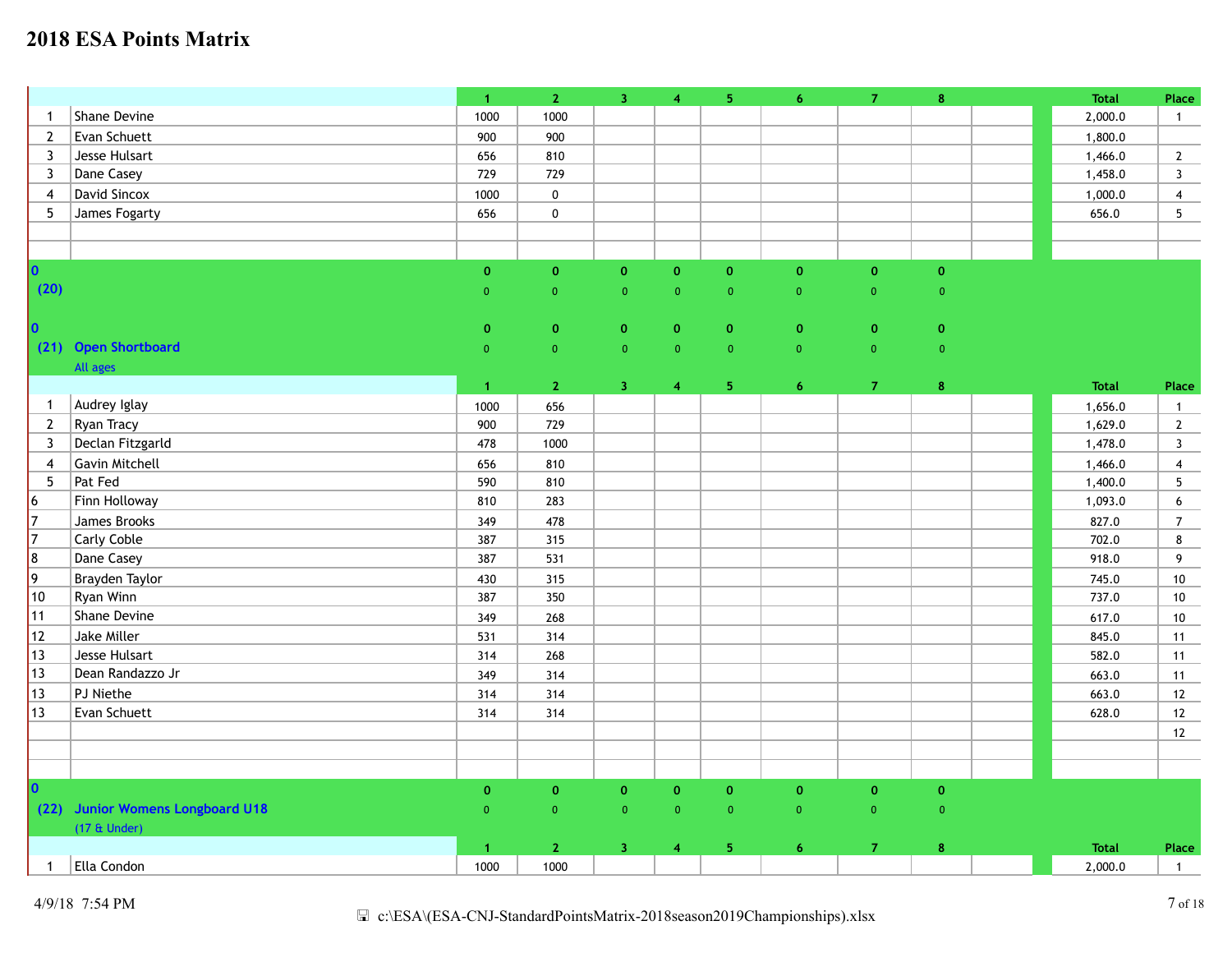| $\overline{2}$  | Seton Iglay           | 910                  | 910            |                         |                         |                |                    |                    |                   | 1,820.0      | $\overline{1}$ |
|-----------------|-----------------------|----------------------|----------------|-------------------------|-------------------------|----------------|--------------------|--------------------|-------------------|--------------|----------------|
| $\overline{3}$  | Audrey Iglay          | 810                  | 810            |                         |                         |                |                    |                    |                   | 1,620.0      |                |
| $\overline{4}$  | Mekena Taylor         | 590                  | 910            |                         |                         |                |                    |                    |                   | 1,500.0      |                |
| $5\phantom{.0}$ | Amanda Flaherty       | 478                  | 478            |                         |                         |                |                    |                    |                   | 956.0        |                |
| $6\phantom{.}6$ | Cat Sayne             | 430                  | 430            |                         |                         |                |                    |                    |                   | 860.0        |                |
|                 |                       |                      |                |                         |                         |                |                    |                    |                   | $0.0\,$      |                |
|                 |                       |                      |                |                         |                         |                |                    |                    |                   |              |                |
|                 |                       |                      |                |                         |                         |                |                    |                    |                   |              |                |
| lo.             |                       | $\pmb{0}$            | $\mathbf 0$    | $\mathbf{0}$            | $\mathbf 0$             | $\mathbf 0$    | $\pmb{\mathsf{o}}$ | $\mathbf{O}$       | $\pmb{0}$         |              |                |
|                 | (23) Womens Longboard | $\overline{0}$       | $\overline{0}$ | $\mathbf{0}$            | $\overline{0}$          | $\overline{0}$ | $\bullet$          | $\pmb{0}$          | $\mathbf{0}$      |              |                |
|                 | $(18-34)$             |                      |                |                         |                         |                |                    |                    |                   |              |                |
|                 |                       | $\blacktriangleleft$ | 2 <sup>7</sup> | 3 <sub>1</sub>          | $\overline{4}$          | 5 <sub>1</sub> | $\overline{6}$     | $\mathbf{7}$       | $\bar{\bf 8}$     | Total        | Place          |
|                 |                       |                      |                |                         |                         |                |                    |                    |                   | 0.0          |                |
|                 |                       |                      |                |                         |                         |                |                    |                    |                   | $0.0\,$      |                |
|                 |                       |                      |                |                         |                         |                |                    |                    |                   | $0.0\,$      |                |
|                 |                       |                      |                |                         |                         |                |                    |                    |                   | $0.0\,$      |                |
|                 |                       |                      |                |                         |                         |                |                    |                    |                   | $0.0\,$      |                |
|                 |                       |                      |                |                         |                         |                |                    |                    |                   |              |                |
|                 |                       |                      |                |                         |                         |                |                    |                    |                   |              |                |
| $ 0\rangle$     |                       | $\pmb{0}$            | $\pmb{0}$      | $\mathbf 0$             | $\mathbf 0$             | $\pmb{0}$      | $\pmb{\mathsf{o}}$ | $\mathbf{0}$       | $\mathbf 0$       |              |                |
|                 | (24) Ladies Longboard | $\overline{0}$       | $\overline{0}$ | $\overline{\mathbf{0}}$ | $\overline{0}$          | $\overline{0}$ | $\mathbf 0$        | $\mathbf{0}$       | $\overline{0}$    |              |                |
|                 | $(35 \& Qver)$        |                      |                |                         |                         |                |                    |                    |                   |              |                |
|                 |                       |                      |                |                         |                         | 5 <sub>1</sub> | $\overline{6}$     | 7 <sup>°</sup>     |                   | <b>Total</b> |                |
|                 |                       | $\blacktriangleleft$ | $\mathbf{2}$   | 3 <sup>°</sup>          | $\overline{4}$          |                |                    |                    | $\pmb{8}$         | $0.0\,$      | Place          |
|                 |                       |                      |                |                         |                         |                |                    |                    |                   | $0.0\,$      |                |
|                 |                       |                      |                |                         |                         |                |                    |                    |                   | 0.0          |                |
|                 |                       |                      |                |                         |                         |                |                    |                    |                   |              |                |
|                 |                       |                      |                |                         |                         |                |                    |                    |                   | $0.0\,$      |                |
|                 |                       |                      |                |                         |                         |                |                    |                    |                   |              |                |
|                 |                       |                      |                |                         |                         |                |                    |                    |                   |              |                |
|                 |                       |                      |                |                         |                         |                |                    |                    |                   |              |                |
| lo.             |                       | $\mathbf 0$          | $\pmb{0}$      | $\mathbf 0$             | $\pmb{0}$               | $\pmb{0}$      | $\pmb{0}$          | $\pmb{\mathsf{o}}$ | $\pmb{0}$         |              |                |
|                 | (25) Open Bodyboard   | $\overline{0}$       | $\pmb{0}$      | $\mathbf{0}$            | $\pmb{0}$               | $\bullet$      | $\pmb{0}$          | $\pmb{0}$          | $\mathbf{0}$      |              |                |
|                 | (M/F All Ages)        |                      |                |                         |                         |                |                    |                    |                   |              |                |
|                 |                       | $\blacktriangleleft$ | $\overline{2}$ | 3 <sup>°</sup>          | $\overline{\mathbf{4}}$ | 5 <sup>7</sup> | $\overline{6}$     | $\mathbf{7}$       | $\pmb{8}$         | <b>Total</b> | Place          |
|                 |                       |                      |                |                         |                         |                |                    |                    |                   | 0.0          |                |
|                 |                       |                      |                |                         |                         |                |                    |                    |                   | $0.0\,$      |                |
|                 |                       |                      |                |                         |                         |                |                    |                    |                   |              |                |
|                 |                       |                      |                |                         |                         |                |                    |                    |                   |              |                |
| <b>O</b>        |                       | $\pmb{0}$            | $\mathbf 0$    | $\mathbf{0}$            | $\mathbf 0$             | $\mathbf 0$    | $\pmb{0}$          | $\pmb{0}$          | $\pmb{0}$         |              |                |
|                 | (26) Open SUP         | $\mathbf{0}$         | $\overline{0}$ | $\mathbf{0}$            | $\overline{0}$          | $\mathbf{0}$   | $\mathbf 0$        | $\mathbf{0}$       | $\mathbf{0}^\top$ |              |                |
|                 | (M/F All Ages)        |                      |                |                         |                         |                |                    |                    |                   |              |                |
|                 |                       |                      |                |                         |                         |                |                    |                    |                   |              |                |

4/9/18 7:54 PM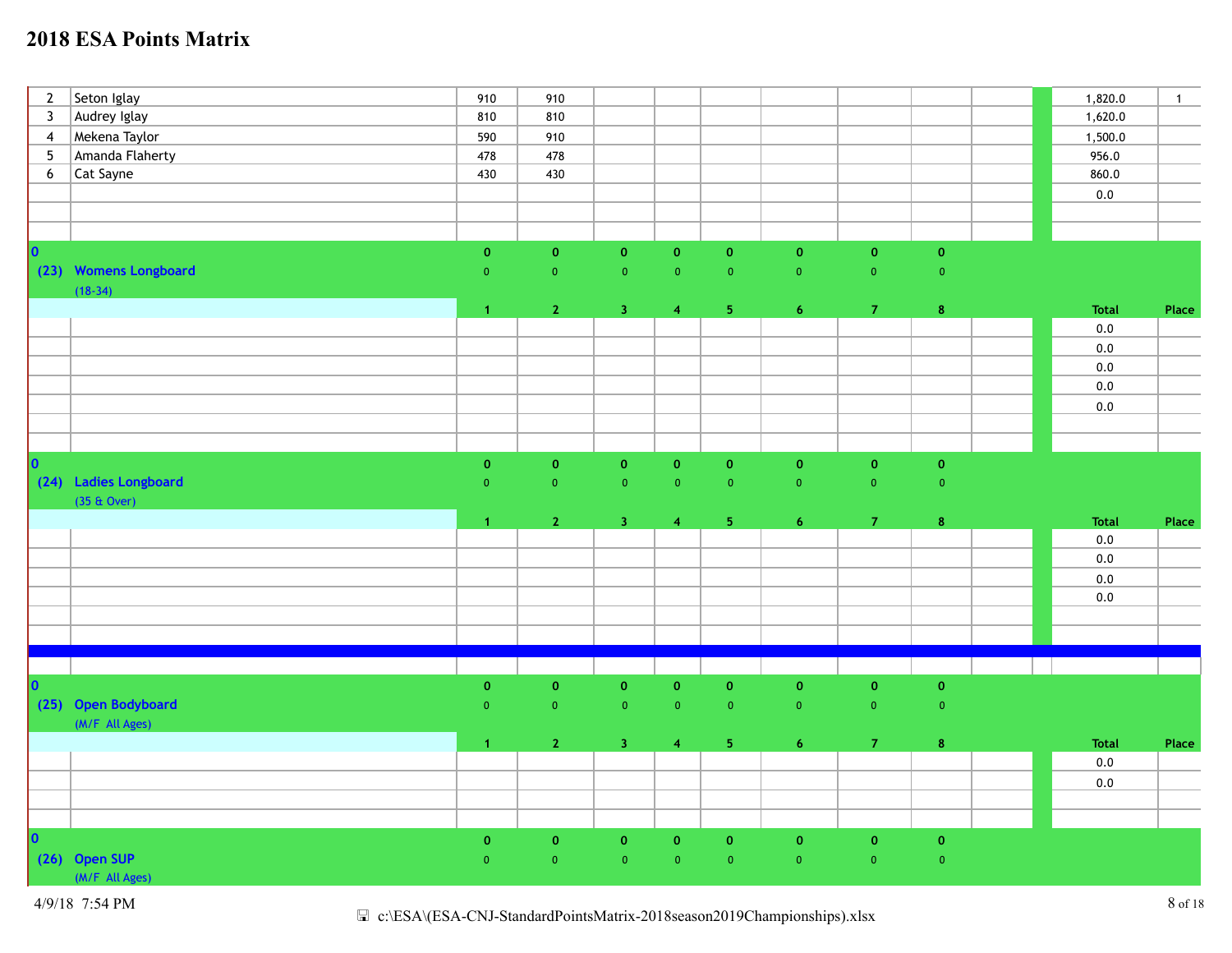|             |                |                                                                    |           |            |                            |                     |                     | $\vert 8 \vert$ | Total | Place |
|-------------|----------------|--------------------------------------------------------------------|-----------|------------|----------------------------|---------------------|---------------------|-----------------|-------|-------|
|             |                |                                                                    |           |            |                            |                     |                     |                 |       |       |
|             |                |                                                                    |           |            |                            |                     |                     |                 |       |       |
|             |                |                                                                    |           |            |                            |                     |                     |                 |       |       |
|             |                |                                                                    |           |            |                            |                     |                     |                 |       |       |
|             |                |                                                                    |           |            |                            |                     |                     |                 |       |       |
| $ 0\rangle$ | $\mathbf{0}^-$ | $\vert 0 \rangle$                                                  | $\bullet$ | $\bullet$  | $\overline{\phantom{a}}$ 0 | $\mathbf{0}^{\top}$ | $\mathbf{0}^{\top}$ | $\mathbf{0}^-$  |       |       |
| (27)        | $\overline{0}$ | $\bullet$                                                          | $\bullet$ | $\bullet$  | $\overline{\mathbf{0}}$    | $\bullet$           | $\mathbf{0}^{\top}$ | $\bullet$       |       |       |
|             |                |                                                                    |           |            |                            |                     |                     |                 |       |       |
|             | $\mathbf{1}$   | $\begin{array}{ c c c c c }\n\hline\n2 & 3 \\ \hline\n\end{array}$ |           | $\sqrt{4}$ | $\sim$ 5                   | 6 <sup>1</sup>      | $\overline{7}$      | $\vert 8 \vert$ | Total | Place |
|             |                |                                                                    |           |            |                            |                     |                     |                 |       |       |
|             |                |                                                                    |           |            |                            |                     |                     |                 |       |       |
|             |                |                                                                    |           |            |                            |                     |                     |                 |       |       |
|             |                |                                                                    |           |            |                            |                     |                     |                 |       |       |
|             |                |                                                                    |           |            |                            |                     |                     |                 |       |       |
|             |                |                                                                    |           |            |                            |                     |                     |                 |       |       |
|             |                |                                                                    |           |            |                            |                     |                     |                 |       |       |
|             |                |                                                                    |           |            |                            |                     |                     |                 |       |       |
|             |                |                                                                    |           |            |                            |                     |                     |                 |       |       |
|             |                |                                                                    |           |            |                            |                     |                     |                 |       |       |
|             |                |                                                                    |           |            |                            |                     |                     |                 |       |       |
|             |                |                                                                    |           |            |                            |                     |                     |                 |       |       |
|             |                |                                                                    |           |            |                            |                     |                     |                 |       |       |
|             |                |                                                                    |           |            |                            |                     |                     |                 |       |       |
|             |                |                                                                    |           |            |                            |                     |                     |                 |       |       |
|             |                |                                                                    |           |            |                            |                     |                     |                 |       |       |
|             |                |                                                                    |           |            |                            |                     |                     |                 |       |       |
|             |                |                                                                    |           |            |                            |                     |                     |                 |       |       |
|             |                |                                                                    |           |            |                            |                     |                     |                 |       |       |
|             |                |                                                                    |           |            |                            |                     |                     |                 |       |       |
|             |                |                                                                    |           |            |                            |                     |                     |                 |       |       |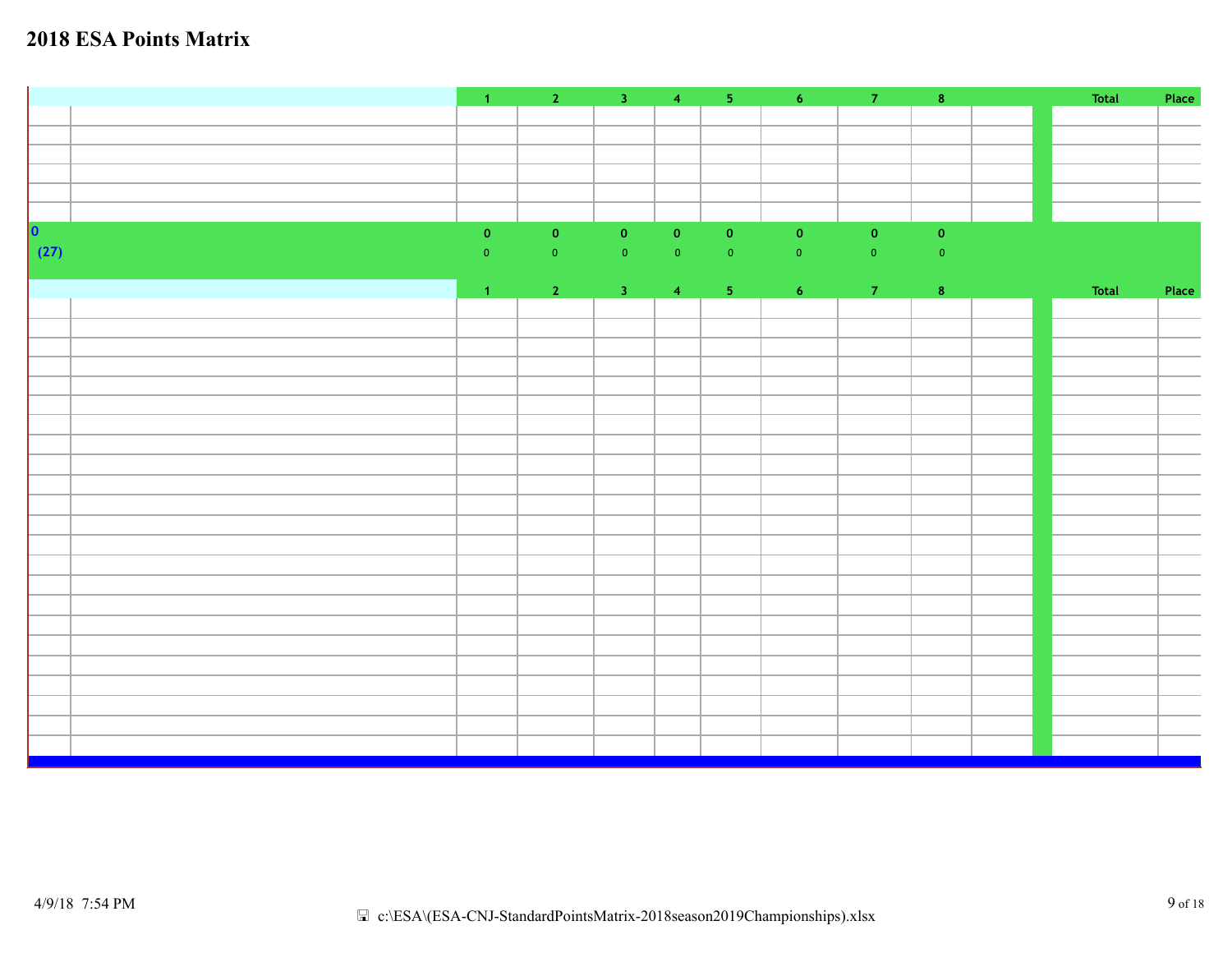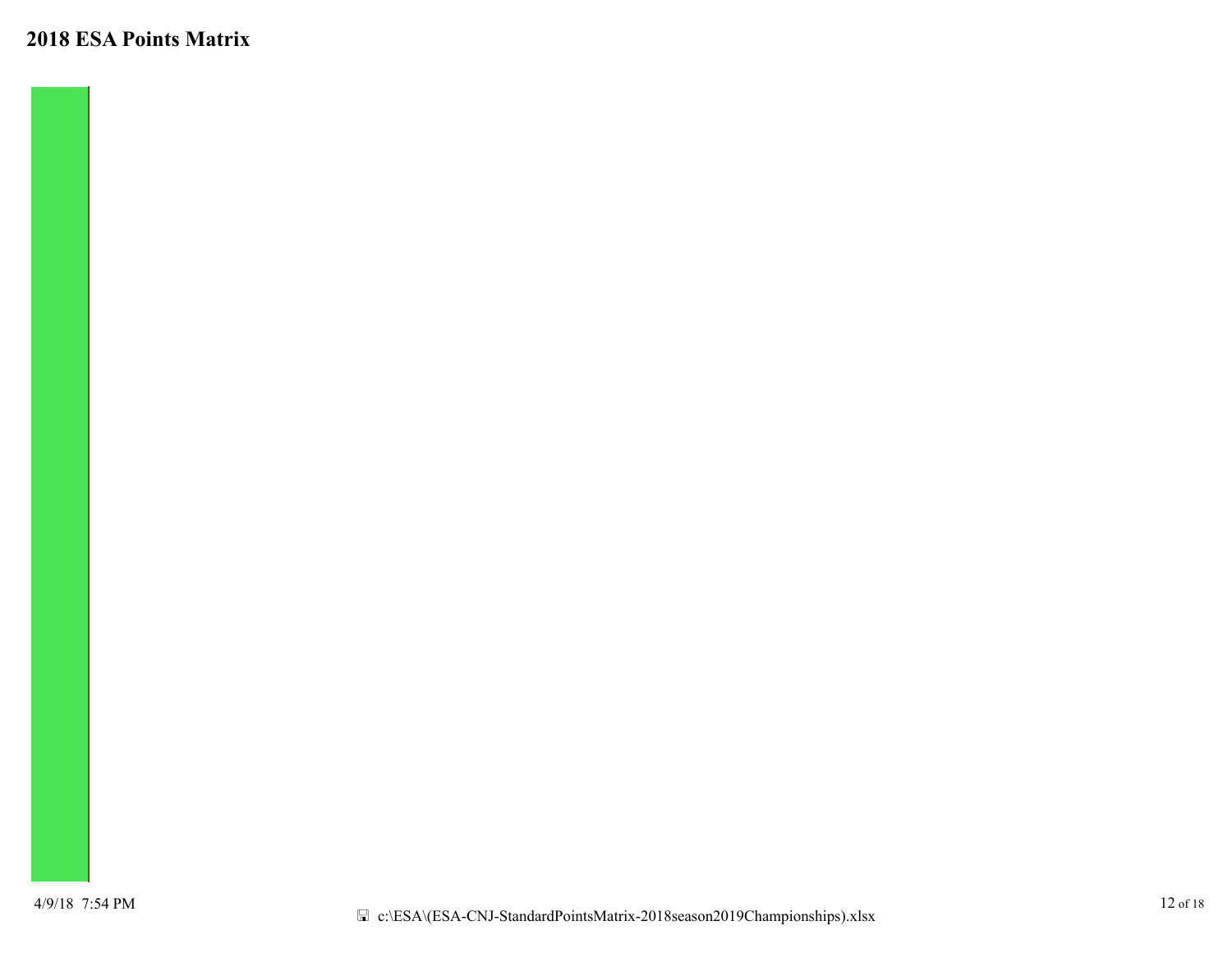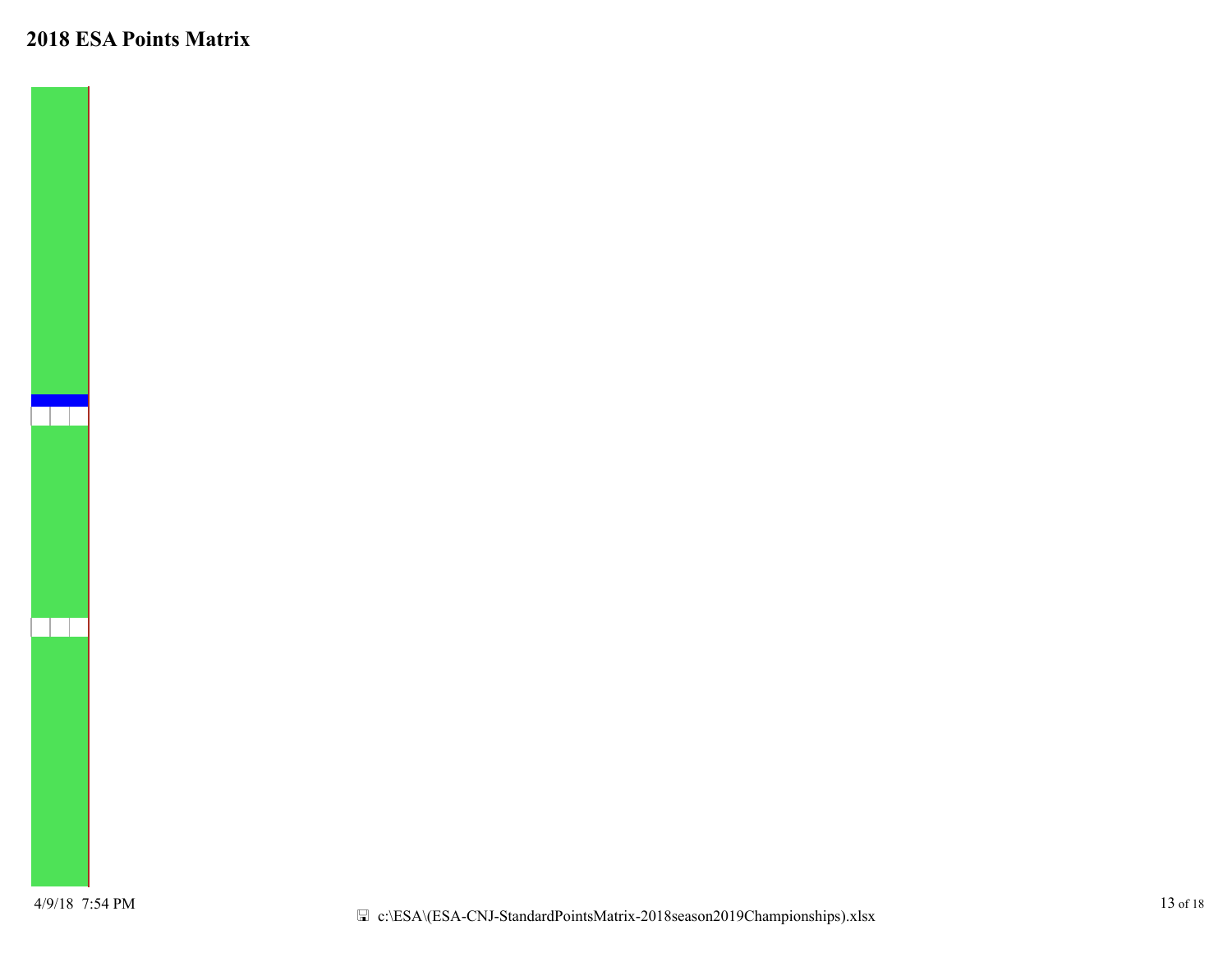